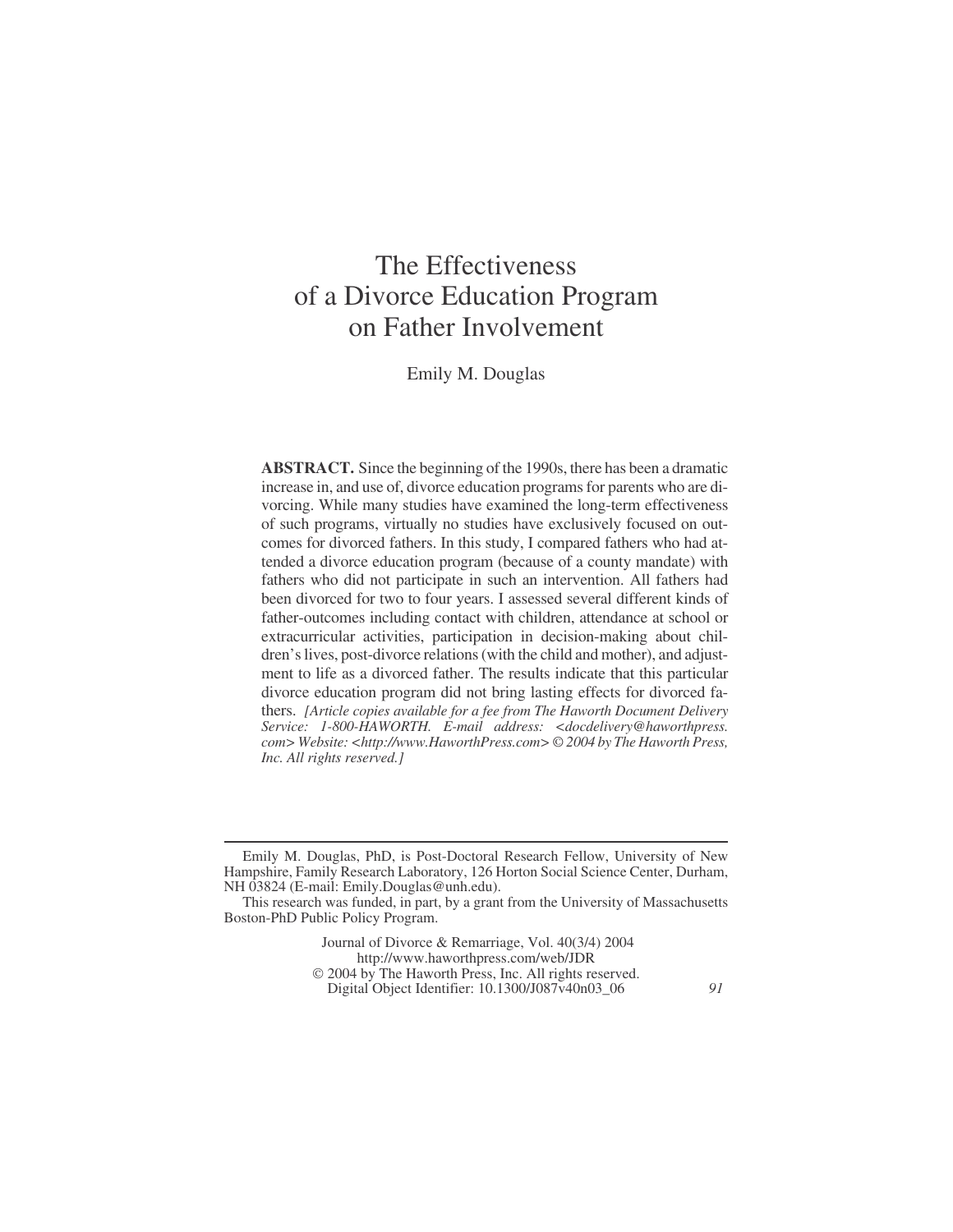**KEYWORDS.** Divorce, divorce education programs, father involvement, family policy

Since the beginning of the 1990s, there has been a dramatic increase in the number of divorce education programs across the country. Geasler and Blaisure (1999) report that between 1994 and 1998, there was a 180% increase in the number of divorce education programs offered nationwide, growing from 541 to 1,516 programs. In addition, by 1998, forty-four states or local laws mandated attendance at a divorce education program when parents divorce. Of those states, twenty-five have accomplished this by statute; others have done this by enacting local court or administrative statutes (Clement, 1999). Divorce education programs inform divorcing parents about the potential harmful effects of divorce on children and how parents can minimize such harm. Programs range in length from one to thirty-six hours and include curriculum such as parenting plans, custody arrangements, children's reactions and adjustment to divorce, cooperative parenting, and responding to children's reactions to divorce (Geasler and Blaisure, 1999).

Paralleling the growth of this social policy has been a growth in the literature that is devoted to studying the effectiveness of divorce education programs. The majority of this research has focused on the either (1) the opinions of parents and judges about the effectiveness of the program, or (2) on the outcomes of parent interactions, parental attitudes, and children's adjustment, as rated by their parents. A brief summary of this research is provided here.

Fischer (1997) surveyed judges about their perception regarding the effectiveness of a nationwide divorce education program. In a study with a 39% response rate, judges from twenty-five states rated the divorce education program very positively. Eighty percent of the judges stated that they agreed or strongly agreed, that the program increases parents' ability to reach agreement more quickly on custody arrangements. This same percentage of respondents believed that it would lead to less litigation. A full 98% of the judges agreed or strongly agreed that the program benefits families who attend and 95% believed that participation helped to lessen the negative effects of divorce on children. These findings were echoed by a group of researchers (Arbuthnot, Segal, Gordon and Schneider, 1994) who found that 81% of judges rate divorce education programs positively and 62% rate them as extremely helpful.

In the style of Fischer's research, several other studies have reported positive outcomes using "customer service-type" evaluations. In a study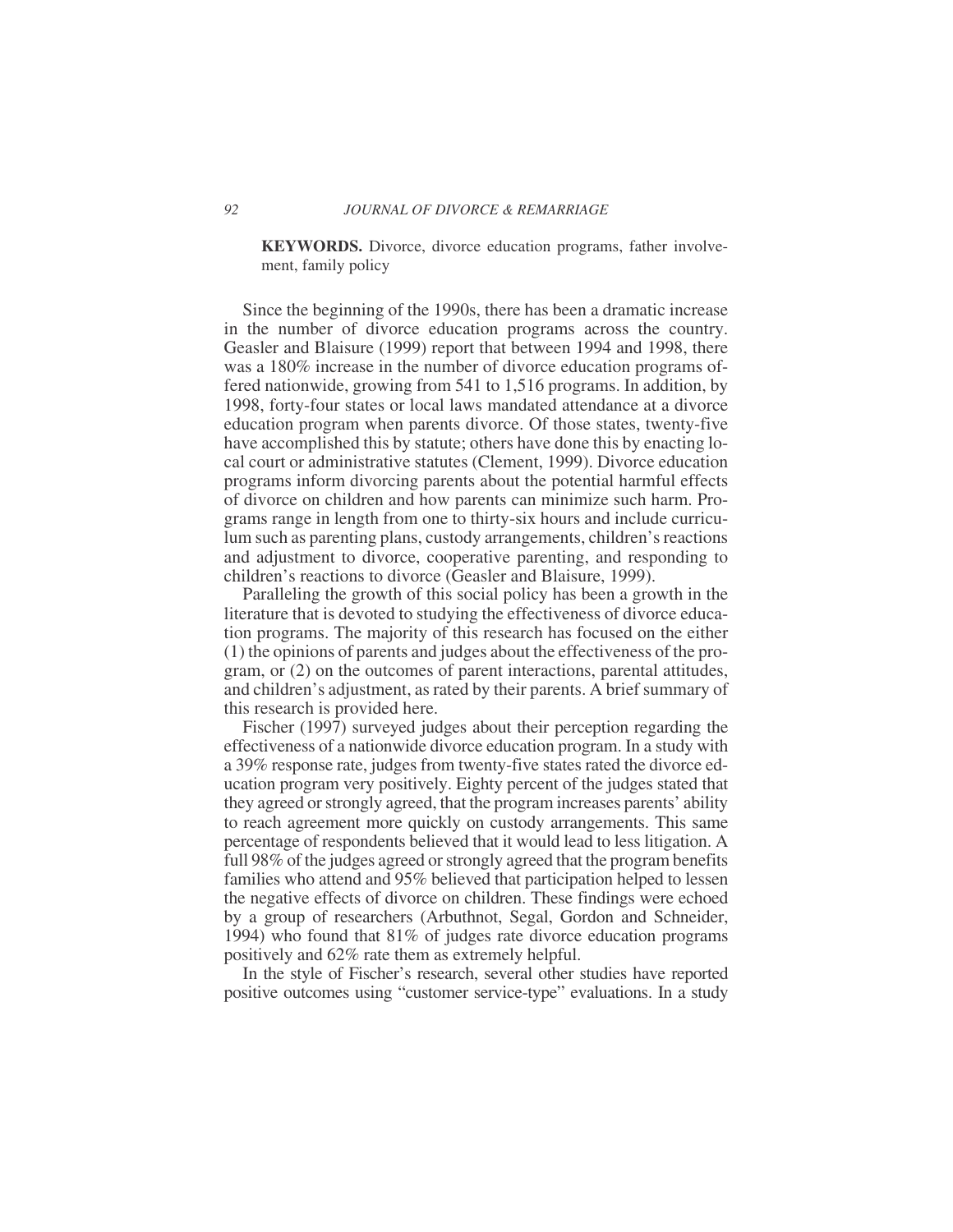*Emily M. Douglas 93*

that assessed 600 parents who had been divorced for an average of four months, Petersen and Steinman (1994) found that parents were very pleased with divorce education programs. Fifty-four percent of the respondents reported that the program helped them to better under their own feelings, 73% stated that the program helped them to understand what divorce was like for their children and 70% indicated that the seminar may make a difference in how they interact with their children about divorce.

Using a quasi-experimental method, Arbuthnot and Gordon (1996) examined the outcomes of 89 parents who participated in a divorce education program and who had been divorced for about one year. Their adjustment was compared to 23 parents who did not participate in an education program and who had been divorced for roughly two years. The authors found that the treatment parents were more aware of the need to have both children involved in their children's lives and that they were less likely to make negative comments about their ex-spouse in front of their children than was the control group. However, there was no difference between the groups with regard to promoting contact between children and both of their parents, in how the parents discussed divorce with their children, in the amount of conflict between parents and in the adjustment of the children. Similar results were found by Kramer and Washo (1993) who compared parents who had participated in a divorce education program with parents who had not. Evaluating families three months after course completion, they found that there was little difference between the two groups of parents, except that parents from the control group were more likely to report triangulating behavior of their ex-spouses.

Two studies examined the potential long-term benefits of divorce education programs. Thoennes and Pearson (1999) reported that after four years there was no difference in patterns of relitigation between parents who participated in divorce education programs and parents who did not. McKenry, Clark and Stone (1999) found that four years after course completion there was no difference with regard to co-parenting, adjustment to custody or child-contact schedules, attitudes toward nonresidential parents and knowledge about children post-divorce. However, parents who participated in the program reported feeling closer to their children and had a higher degree of parental satisfaction than parents who did not participate in the program.

While many studies have examined different effects of divorce education programs on family functioning, few, if any, have exclusively focused on the potential effects to the father-child relationship. In this study, I assess the effects of a particular divorce education program in New Hampshire on various levels of father involvement: (1) father-child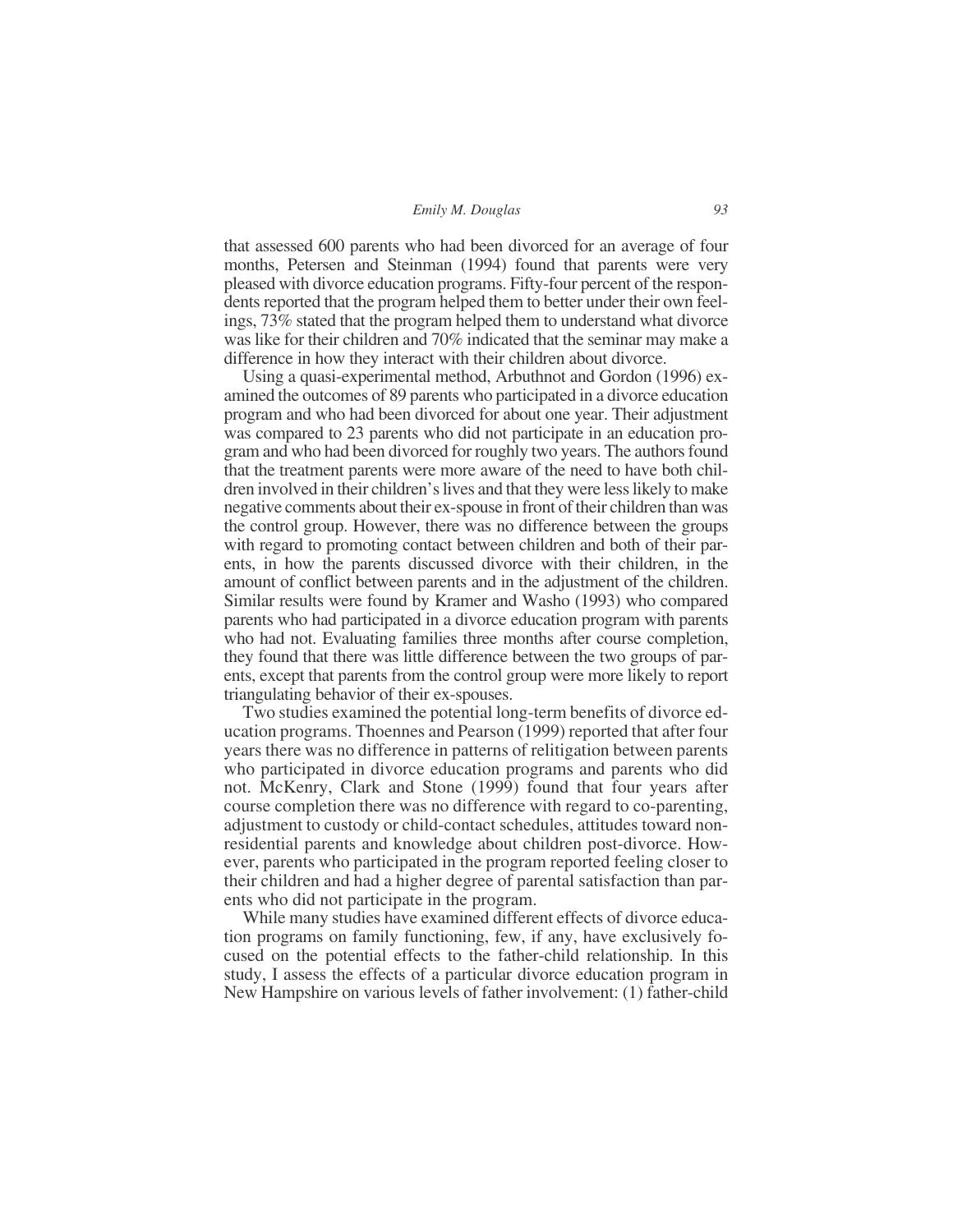contact, (2) father attendance at school and extracurricular activities, (3) father participation in decision-making activities, (4) level of satisfaction with child-contact schedule, (5) level of satisfaction with post-divorce relations, (6) level of satisfaction with legal outcome, (7) adjustment to life as a divorced father, (8) level of parental conflict, (9) geographic distance between father and child and (10) child support payment. In order to assess these levels of father involvement, I compared divorced fathers in the state of New Hampshire who lived in a county with a mandated divorce education program to other divorced New Hampshire fathers who lived in two counties without such a mandate.<sup>1</sup> The legal mandate outlines the divorce education program as follows:

I. The seminar shall consist of the following: (a) The seminar shall be conducted by a certified family therapist or other persons certified by the superior court, to inform the parents of the best way to address problems which the children face as the result of the divorce or separation. Presenters shall be a male and a female. (b) Up to 1/2 hour of the session may be a segment on divorce options such as arbitration, mediation, and litigation.

II. The session shall be tailored to those issues concerning the children which may be of particular concern during the divorce or separation process including, but not limited to: (a) Understanding the process of divorce or separation: interaction between parent and child, areas of adjustment, and areas of concern. (b) Understanding how children react to the divorce or separation, how to spot problems, what to tell them about divorce or separation, how to keep communication open, and answering questions and concerns they may have about the process. (c) How parents can help their children during the divorce or separation: specific strategies, ideas, tools, and resources for assistance. (d) How parents can help children after the divorce or separation: new family structures, and how to deal with different sets of rules. (e) Making clear that the general goal of cooperation between parents may sometimes be inappropriate, particularly in cases of domestic violence (*New Hampshire Title XLIII Domestic Relations, Chapter 458-D:3, eff. Aug. 20, 1993*).

#### *METHOD*

This study was conducted through the use of a mail survey that was administered in October, 2000-January, 2001 to fathers who were di-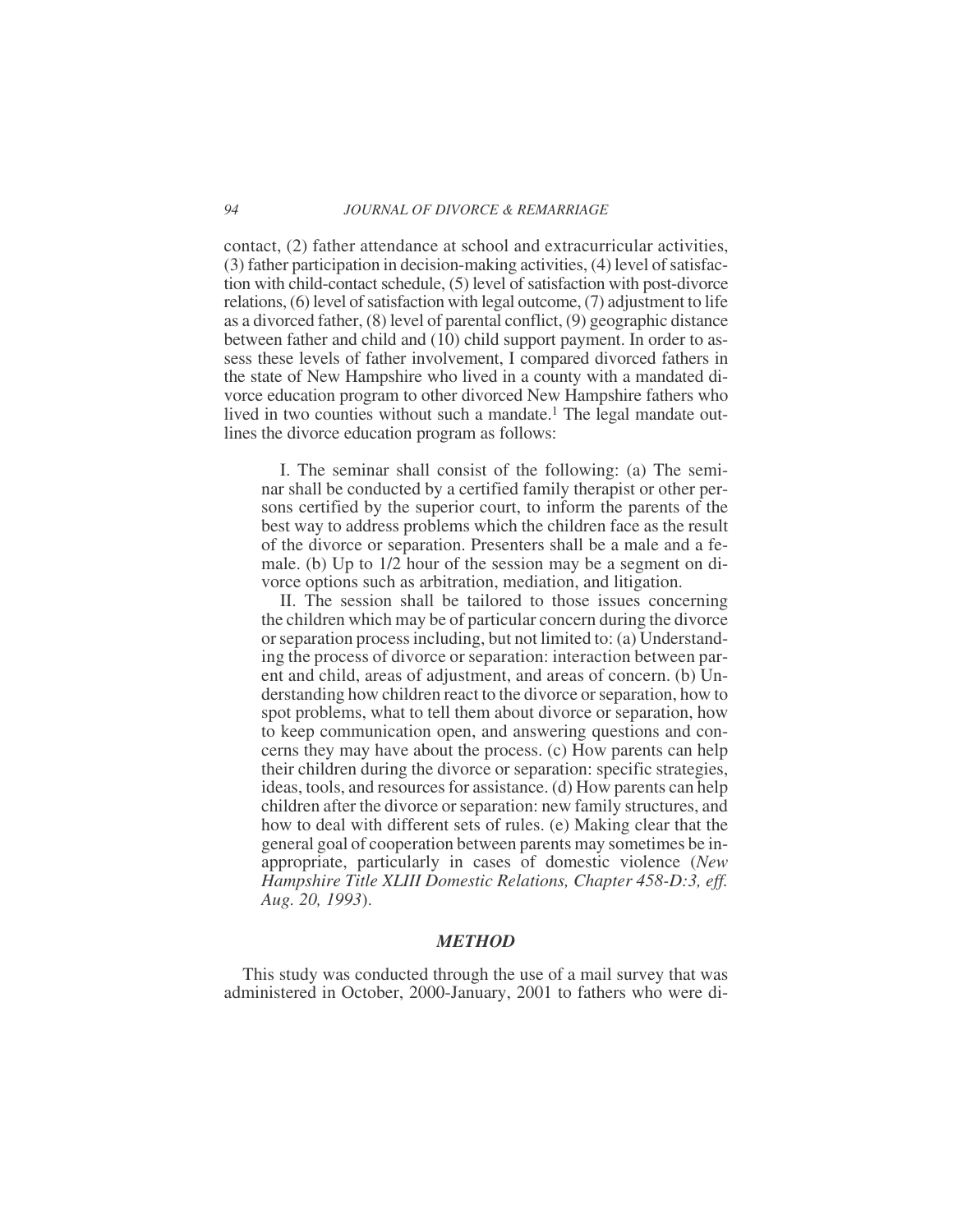| Emily M. Douglas | 95 |
|------------------|----|
|                  |    |

vorced between 1996 and 1998. Participants were from either Strafford County (which had a mandated divorce education program) or Sullivan and Coos Counties (which had no such mandate).

#### *Participants*

The participants of this study consisted of 205 divorced fathers who were from the state of New Hampshire. Roughly half of the sample  $(n = 111)$  participated in a mandated divorce education program because they (or their wives) were residents of Strafford County. The rest of the sample  $(n = 94)$  did not participate in such a program as it was not mandated in their county residence: Sullivan or Coos Counties. All potential respondents had been divorced for two to four years and currently had minor children. There were no statistical differences between fathers from the two groups with regard to race, education, income, age of father, age of child, sex of child, geographic distance between father and child, physical custody arrangements and legal custody arrangements. There were differences between the two groups of respondents with regard to the marital status of participants and their ex-wives. Thus, these two variables (in addition to others) were controlled for during all analyses. The mean household income was  $4.5$  (median =  $4$ , SD = 1.6) when  $4 = $30,000 - $39,000$ per year. The mean level of education was  $3.1$  (median =  $2$ , SD =  $1.6$ ) when  $3 =$  some college/associates degree (and  $2 =$  high school diploma). The mean age of the participants was  $39.1$  (median = 29, SD = 6.8), while the mean age of the children was  $11.2$  (median =  $11$ , SD = 4). Fathers lived a median number of 8.5 miles from their children (mean = 419.6,  $SD = 3580.2$ .

### *Materials*

I designed a mail survey for this study in which fathers reported their various levels of involvement such as, days and nights of contact, attendance at children's events, participation in decision-making, child support payments, family functioning (levels of conflict, quality of relationships), custodial arrangements and demographic information. Table 1 illustrates some of the survey questions. Because involvement can vary from child to child, even within the same family, I asked fathers to report about their eldest child only, as fathers who only have one child would not be able to report on other children. This child was termed the *target child*.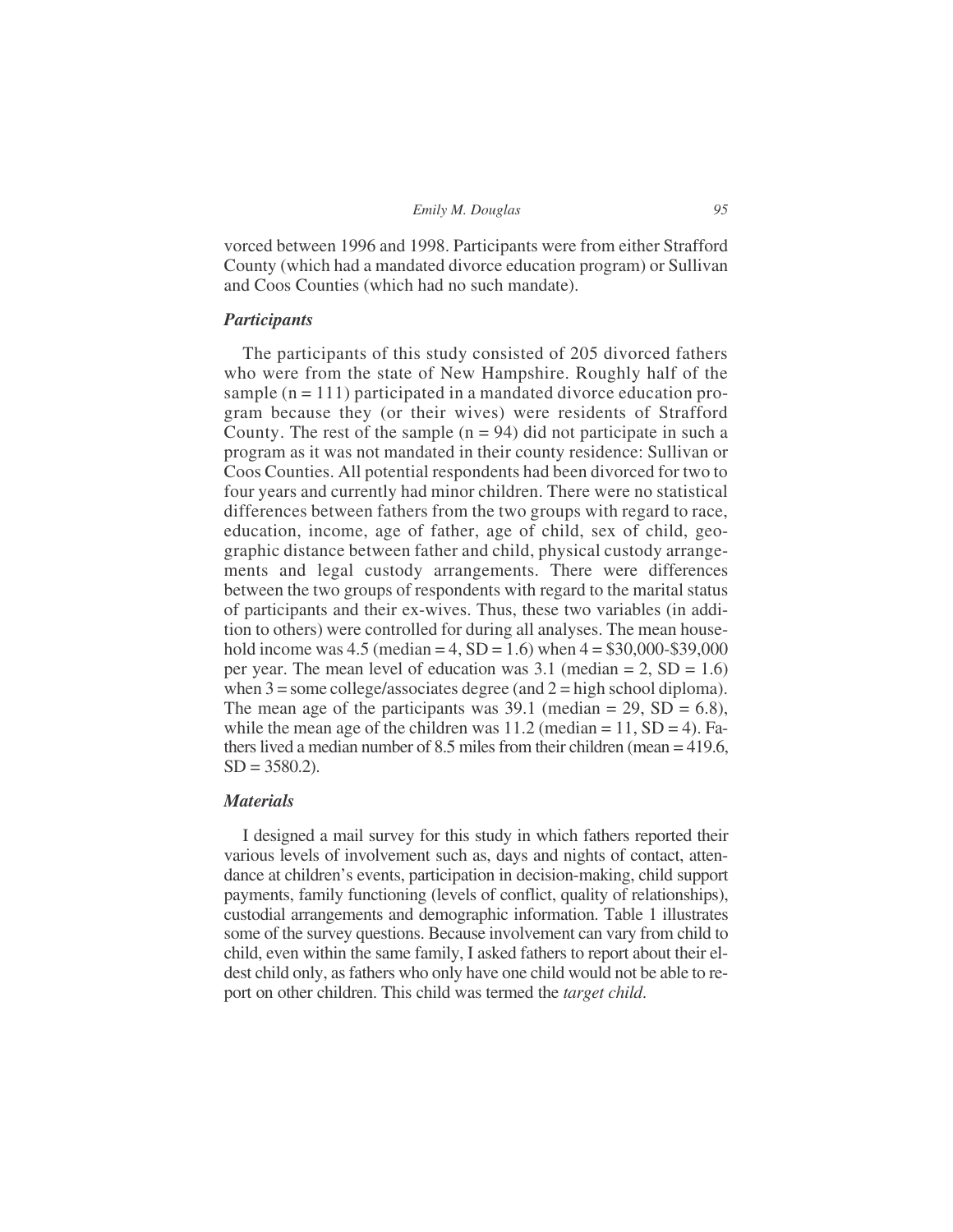#### *96 JOURNAL OF DIVORCE & REMARRIAGE*

TABLE 1. Selected Survey Topic Areas and Sample Questions

| Topic Area                     | <b>Survey Question</b>                                                                                                                                                                                                                                                                                                                                                                                                                                   |  |  |
|--------------------------------|----------------------------------------------------------------------------------------------------------------------------------------------------------------------------------------------------------------------------------------------------------------------------------------------------------------------------------------------------------------------------------------------------------------------------------------------------------|--|--|
| Daily or nightly<br>contact    | Fathers were asked to check regular days and nights of contact on a four<br>week calendar.                                                                                                                                                                                                                                                                                                                                                               |  |  |
| School activities              | In the 1999-2000 school year, how many times did you attend or visit your target<br>child's school for an event, such as a sporting event, school performance, volun-<br>teer activity, open house or parent-teacher conferences? $(1 = None - 5 = 10$ or<br>more)                                                                                                                                                                                       |  |  |
| Extra-curricular<br>activities | How about non-school extracurricular activities such as music lessons/concerts,<br>dance lessons/recitals, religious activities, scouting events, etc? How many of<br>these events have you attended in the last 12 months? $(1 = None - 5 = 10$ or<br>more)                                                                                                                                                                                             |  |  |
| Decision-making<br>about child | Sometimes when parents divorce one of the parents makes most of the deci-<br>sions regarding the life of the child, such as education, medical attention, reli-<br>gious training and extracurricular activities. However, other times parents share<br>these activities. Which of the following statements best describes your situa-<br>tion? (1 = Mom makes all, 2 = Mom makes most, 3 = Share equally, $4 =$ Dad<br>makes most, $5 =$ Dad makes all) |  |  |
| Father-child<br>relationship   | How would you rate your level of satisfaction with the quality of the relation-<br>ship that you have with your target child? $(1 = \text{Very satisfied} - 5 = \text{Not at all})$<br>satisfied)                                                                                                                                                                                                                                                        |  |  |
| Father-mother<br>relationship  | How would you rate your level of satisfaction with the relationship you have<br>with your ex-wife? (1 = Very satisfied $-5$ = Not at all satisfied)                                                                                                                                                                                                                                                                                                      |  |  |
| Conflict                       | How much conflict do you have with the mother of your "target" child? $(1 = \text{Very})$<br>high $-5 =$ None)                                                                                                                                                                                                                                                                                                                                           |  |  |
|                                | Mother's support How supportive do you think that your ex-wife is of the relationship that you<br>have with your "target" child? (1 = Very supportive $-5$ = Not at all supportive)                                                                                                                                                                                                                                                                      |  |  |
| Life as divorced<br>father     | How would you describe your adjustment to life as a divorced father?<br>$(1 = Excellent - 5 = Poor)$                                                                                                                                                                                                                                                                                                                                                     |  |  |

## *Procedure*

Following the techniques of Dillman, (2000, 1978) between October, 2000 and January, 2001, I administered the mail survey, sending it with cover letters to non-respondents a total of three times, in addition to a reminder/thank you post card which was sent to everyone. Using this technique, I obtained a total response rate of 37% (39% = Strafford County,  $38\%$  = Coos County,  $33\%$  = Sullivan County). This is somewhat lower than Dillman reports and lower than I have obtained in previous (unpublished) research. However, divorced fathers are a difficult population to contact, furthermore, I administered the survey during the November and December holidays, which Dillman does not recommend.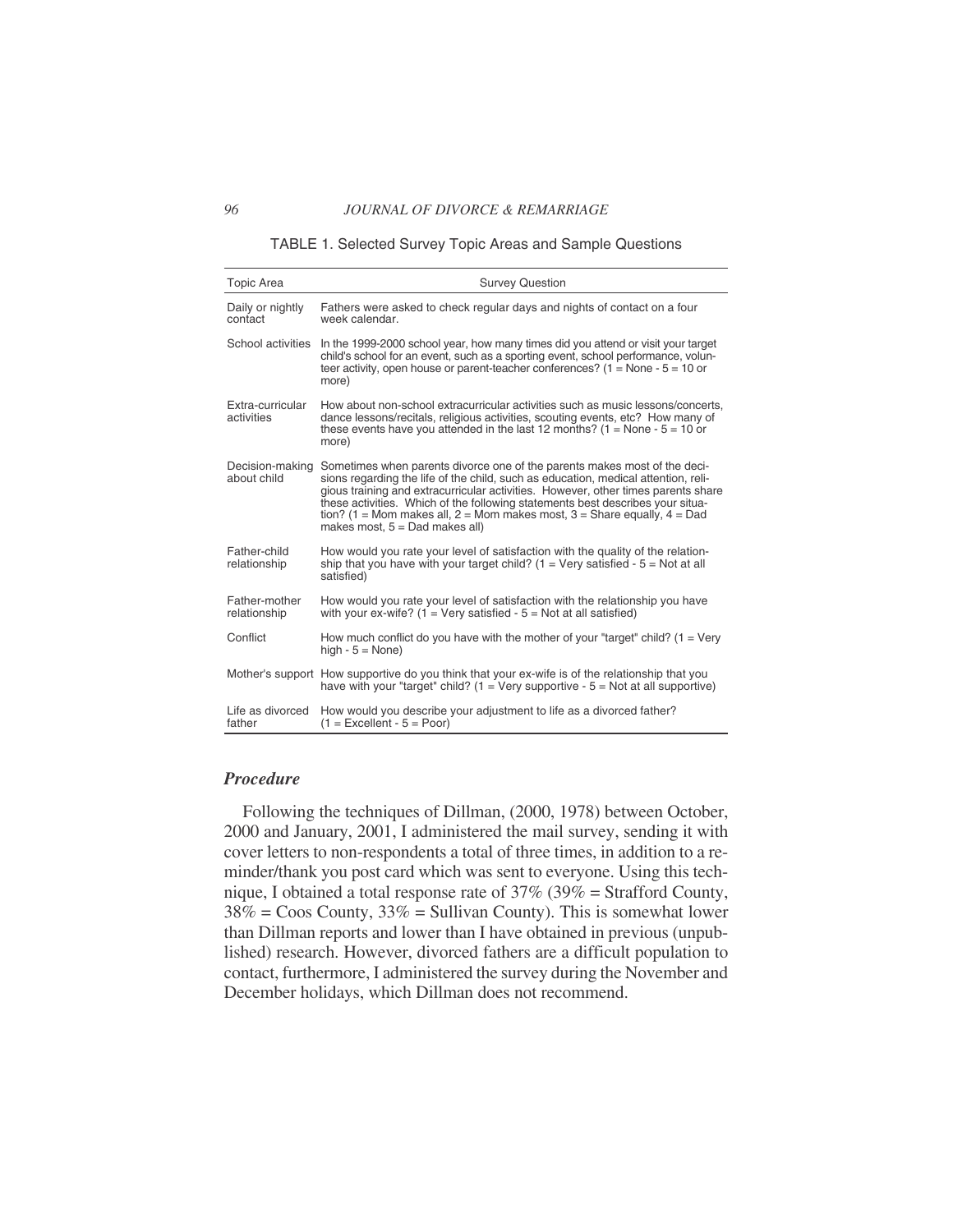*Emily M. Douglas 97*

### *Analysis*

Using several different statistical analyses, including ordinary least squares regression, probit analysis and ordered probit analysis, I measured ten different areas of father involvement and father outcomes: (1) father-child contact (days and nights of contact), (2) father attendance at school and extracurricular activities, (3) father participation in decision-making activities, (4) level of satisfaction with child-contact schedule, (5) level of satisfaction with post-divorce relations relationships with child and ex-wife/mother),  $(6)$  level of satisfaction with legal outcome, (7) adjustment to life as a divorced father, (8) level of parental conflict, (9) geographic distance between father and child and (10) child support payment. In each analysis I examined the impact of the divorce education program on father involvement while controlling for six variables: (1) marital status of mother, (2) marital status of father, (3) father's level of income, (4) father's level of education (5) days of contact (with the exception of when this variable itself was a dependent variable, or highly correlated with a dependent variable, such an in the case of "nights of contact") and (6) physical custody.

#### *RESULTS*

#### *Contact Between Father and Child*

Using an ordinary least squares regression I examined the effect of participating in the divorce education program on father-child contact. Children whose fathers participated in the program do not spend more days  $[n = 172, R^2 \text{ adjusted} = .49, F(6, 165) = 27.91, p = .18]$  or nights  $[n = 172, R^2 \text{ adjusted} = .60, F(6, 165) = 44.63, p = .37]$  with their fathers than children whose fathers have not participated in the program.

#### *Fathers' Attendance at Children's Activities*

Using an ordered probit analysis, I examined whether the divorce education program resulted in a higher rate of father attendance at their children's activities. Measuring both school events [n = 168, *chi2*(7) = 48.78,  $p = .451$ ] and extracurricular activities  $[n = 172, chi^2(7) = 36.75, p =$ .512], I found that the divorce education program has no bearing on fathers' rates of attendance.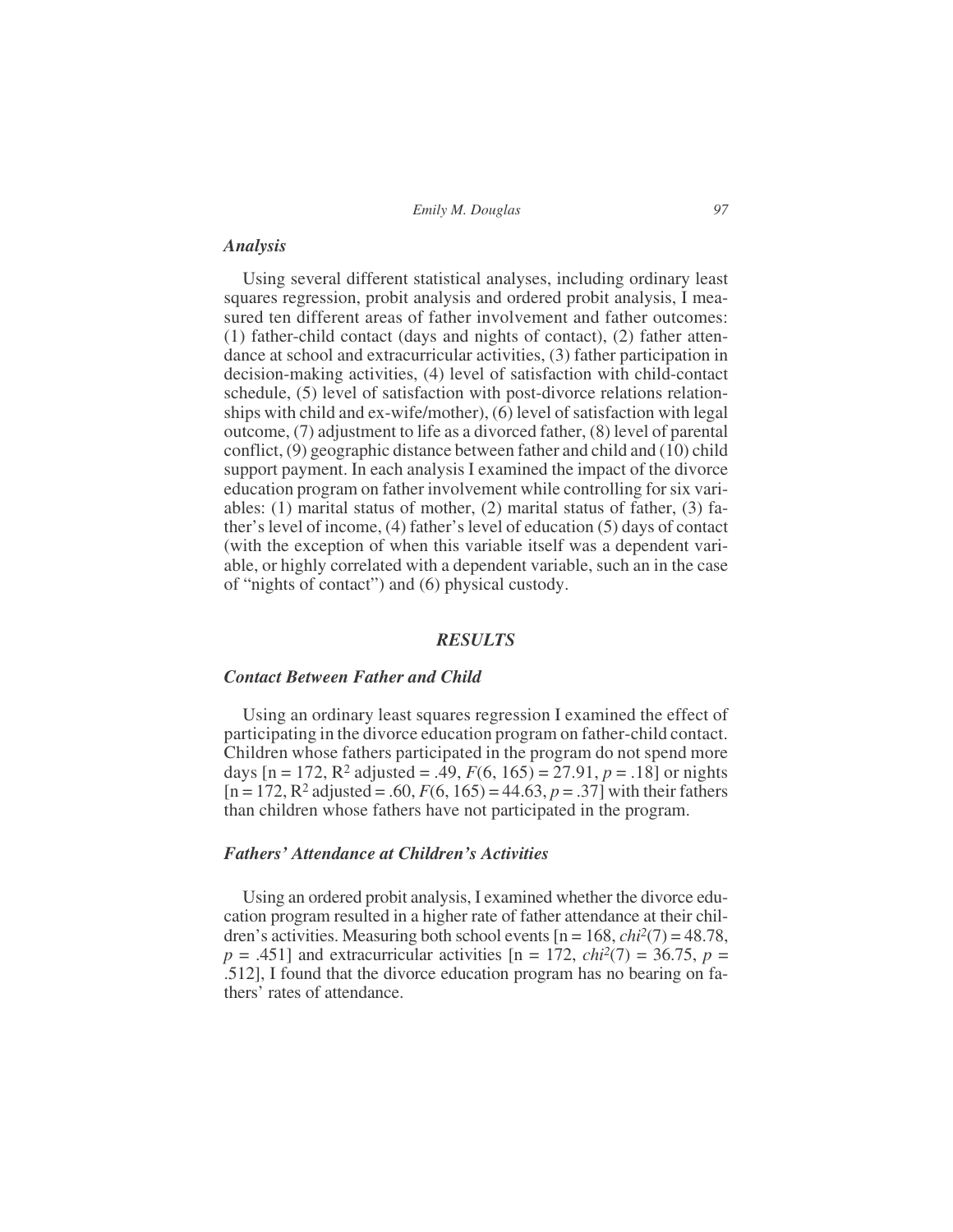### *Fathers' Participation in Decision-Making*

I used an ordered probit analysis to assess whether fathers who participated in the divorce education program are more active in decisions pertaining to their children's lives. Again, I found no difference between the groups of fathers  $[n = 172, chi^2(7) = 185.04, p = .222]$ .

#### *Satisfaction with Post-Divorce Relations*

Through the implementation of two ordered probit analyses, I analyzed the impact of the divorce education program on how fathers rate their relationships with their children  $[n = 172, chi^2(7) = 65.00, p = .84]$ and their ex-wives  $[n = 169, chi^2(7) = 8.40, p = .64]$ . The results indicated that with regard to post-divorce relations, fathers who participated in the divorce education program did not statistically differ from fathers who did not participate in the education program.

#### *Satisfaction with Legal Outcome*

Using an ordered probit analysis, I determined that there was no difference between the two groups of fathers regarding their level of satisfaction with the outcome from their divorce  $[n = 169, chi^2(7) = 49.18, p = .94]$ .

#### *Adjustment to Life Post-Divorce*

Fathers who participated in the divorce education program were no different from fathers who had not participated with regard to their adjustment to life after their divorce  $[n = 165, chi^2(7) = 55.10, p = .44]$ .

#### *Conflict*

Fathers who participated in the divorce education program reported no statistical differences in the amount of conflict that they have with their ex-wives when compared with fathers who did not participate in the program  $[n = 172, chi^2(7) = 18.47, p = .76]$ .

## *Fathers' Perception of Maternal Support*

Fathers were asked to report on how supported they felt by the mother of their children. With regard to this variable, there were no differences between the two groups  $[n = 167, chi^2(7) = 30.65, p = .26]$ .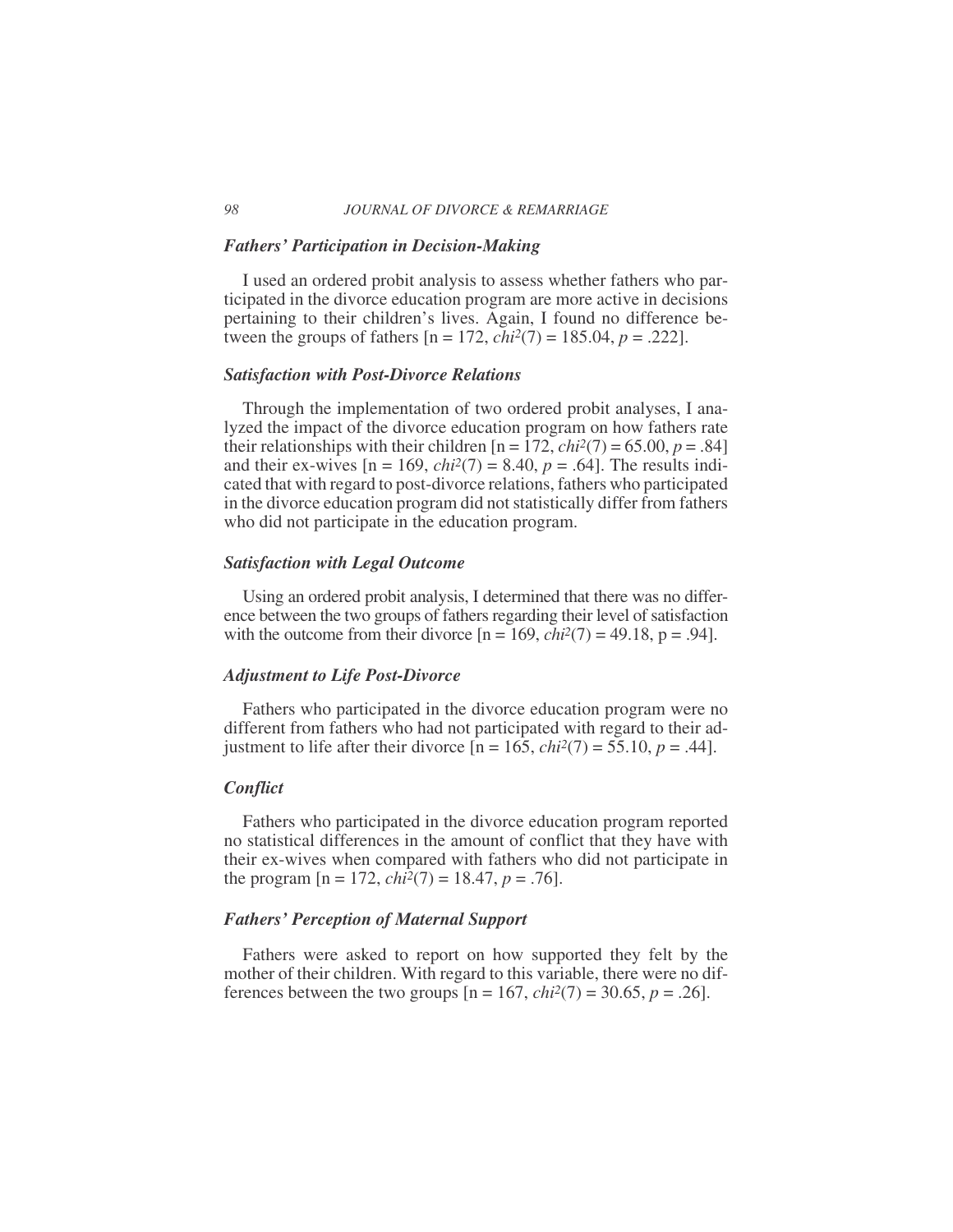#### *Geographical Distance*

Fathers in the two groups of this study not differ in the distance that they live from their children  $[n = 167, chi^2(7) = 2.66, p = .58]$ .

#### *Child Support Payment*

A regression analysis indicated that attendance at a divorce education program is not significant a predictor of child support payment by fathers  $[n = 172, R2$  adjusted  $= .27, F(6,165) = 11.79, p = .18$ .

### *DISCUSSION*

Since the early 1990s, divorce education programs have been implemented, in one form or another, nationwide. While these programs are favorably reviewed by parents, encouraged by social service providers and applauded by legal professionals, the research suggests that there are few lasting effects of these programs. Previous studies have determined this by examining the attitudes and interactions of parents who have participated in these programs. In this study I assessed an area that, to date, has not received in-depth attention in the evaluations of divorce education programs: the impact of attending a mandated divorce education program on divorced fathers. The results indicate that this particular divorce education program has had little, if any, impact on the lives of divorced fathers, the involvement that they have with their children, their post-divorce relations or their adjustment to life as a divorced father. These results do not greatly differ from studies performed on families several years after completion of a divorce education program.

This study has several limitations. First, performing well-controlled research on the effectiveness of social policies is always a difficult task. The "best" method of using a pre- and post-test design is often impossible, because it is difficult to know when a particular social policy will be implemented and thus, when one should collect base-line data. This limitation leaves researchers to use a "comparison group" design. Although the fathers in this study did not significantly differ in demographic information, it is possible that they differed in other ways for which I did not assess. Second, I relied on the use of self reports for assessing father behavior. One always runs the risk of obtaining inaccurate information when using self-reports. However, I do not think that this method is any *less* reliable as using data collected from ex-wives,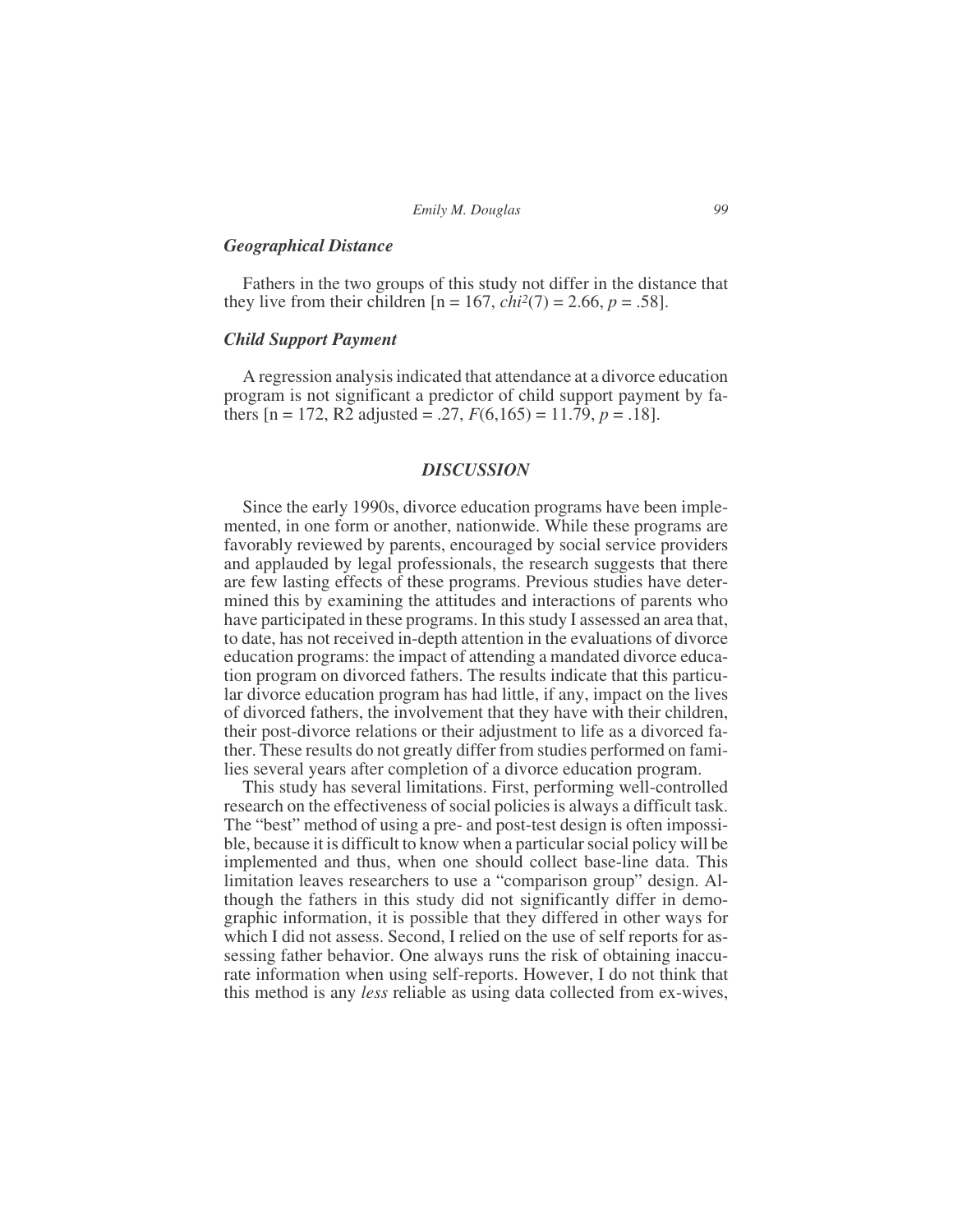#### *100 JOURNAL OF DIVORCE & REMARRIAGE*

which has long been the standard in conducting research on divorced fathers. Third, the sample size for this study is fairly small and the response rate was fairly low, therefore one should use caution when generalizing to the population of divorced fathers. Fourth, it is possible that although not mandated, fathers in Coos and Sullivan Counties attended divorce education programs on their own–something for which I did not access. The final limitation of this study is one that is commonly shared with other studies that have focused on divorce education programs: the well-being of children. Researchers, myself included, focus on the adjustment of parents, the ability of parents to use particular coping skills or parenting techniques and the level of conflict between parents, while practically ignoring the adjustment of children.

This results of this study have raised more questions than they have answered. What is most apparent, however, is that many divorce education programs do not appear to bring lasting changes to the lives of divorced families. Practitioners who are responsible for implementing divorce education programs are urged to stay current with the literature about this social policy and to consult studies that provide guidelines about which programs appear to be most effective (i.e., Buehler, Betz, Ryan, Legg, and Trotter, 1992; Geasler and Blaisure, 1998; Kramer, Arbuthnot, Gordon, Rousis, and Hoza, 1998). Through the use of well-controlled research and thoughtful exploration, I hope that we can gain a better understanding of effective and lasting intervention strategies to use with divorced families.

#### **NOTE**

1. Since the fathers in this study divorced, the mandate has become statewide and all divorcing couples in the state of New Hampshire are required to participate in a divorce education program.

#### REFERENCES

- Arbuthnot, J. and Gordon, D.A. (1996). Does mandatory divorce education for parents work? A six-month outcome evaluation. *Family Conciliation and Court Review*, *34*, 60-81.
- Arbuthnot, J., Segal, D., Gordon, D.A. and Schneider, K. (1994). Court-sponsored education programs for divorcing parents: Some guiding thoughts and preliminary data. *Juvenile and Family Court Journal*, *34*, 77-84.